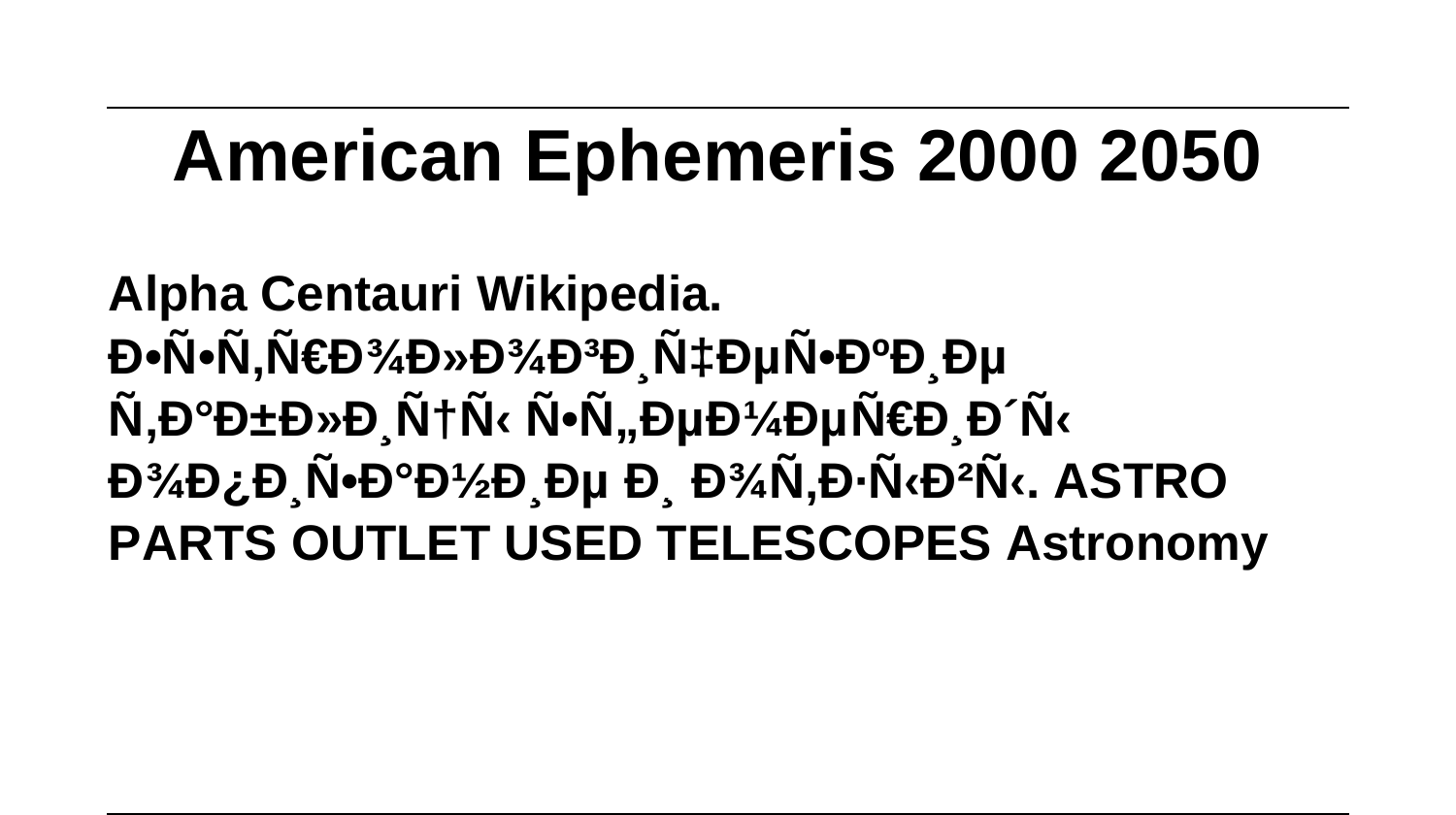**Mall. P G J Delta T pgj pagesperso orange fr. Libro Wikipedia la enciclopedia libre. The American Ephemeris for the 21st Century 2000 2050 at. The American Ephemeris for the 21st Century 2000 to 2050. Triton moon Wikipedia. Efemeriden Wikipedia. AlmSun Astronomiczny Kalendarz. Wenus – Wikipedia wolna encyklopedia. Download**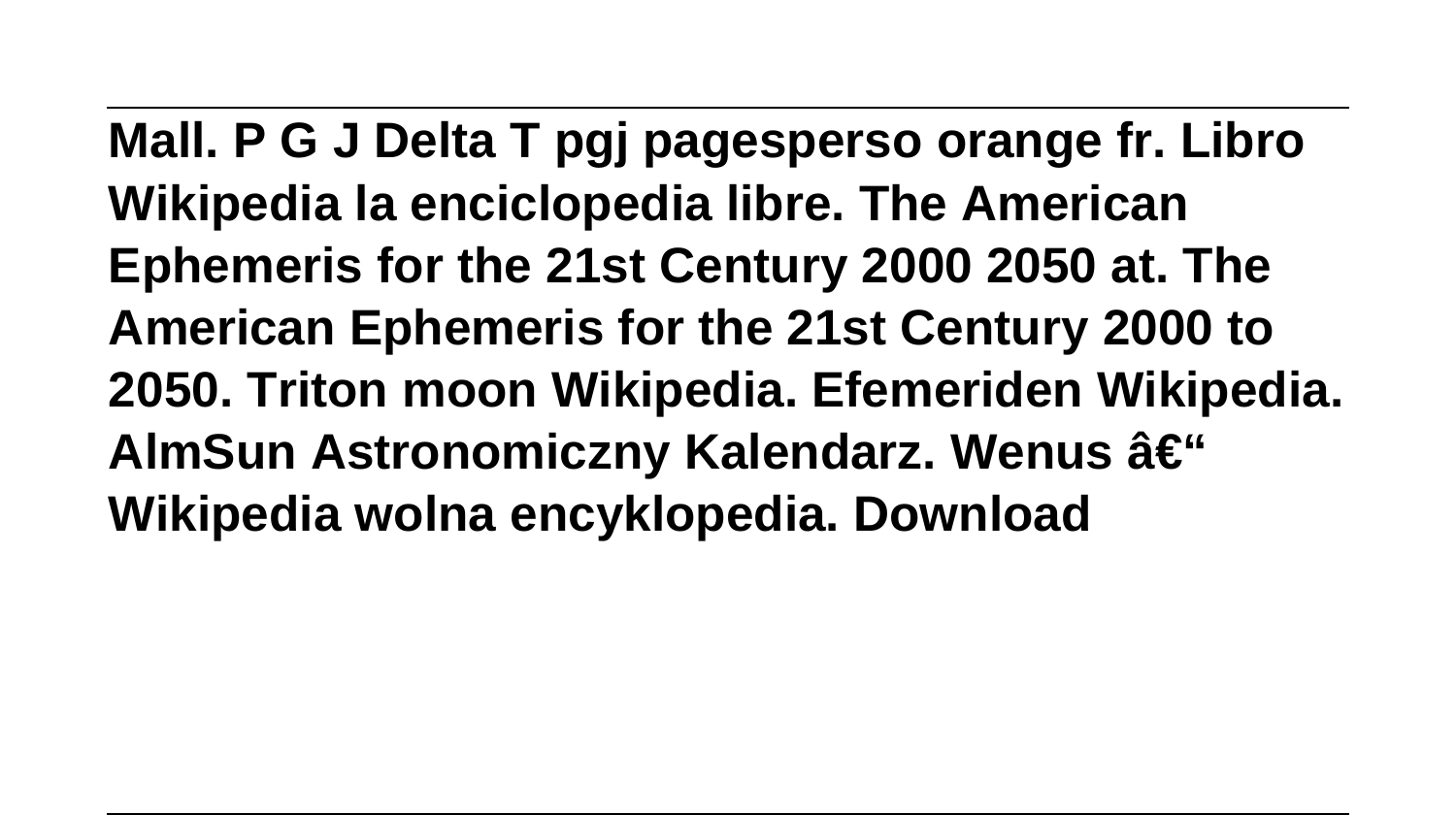**UpdateStar UpdateStar com. Starlight News Blog »** Thug in Chief. Merkury – Wikipedia wolna **encyklopedia. Computing at Columbia Timeline**

### **Alpha Centauri Wikipedia**

May 10th, 2018 - Nomenclature  $i<sub>±</sub>$  Centauri Latinised to Alpha Centauri is the system s Bayer designation It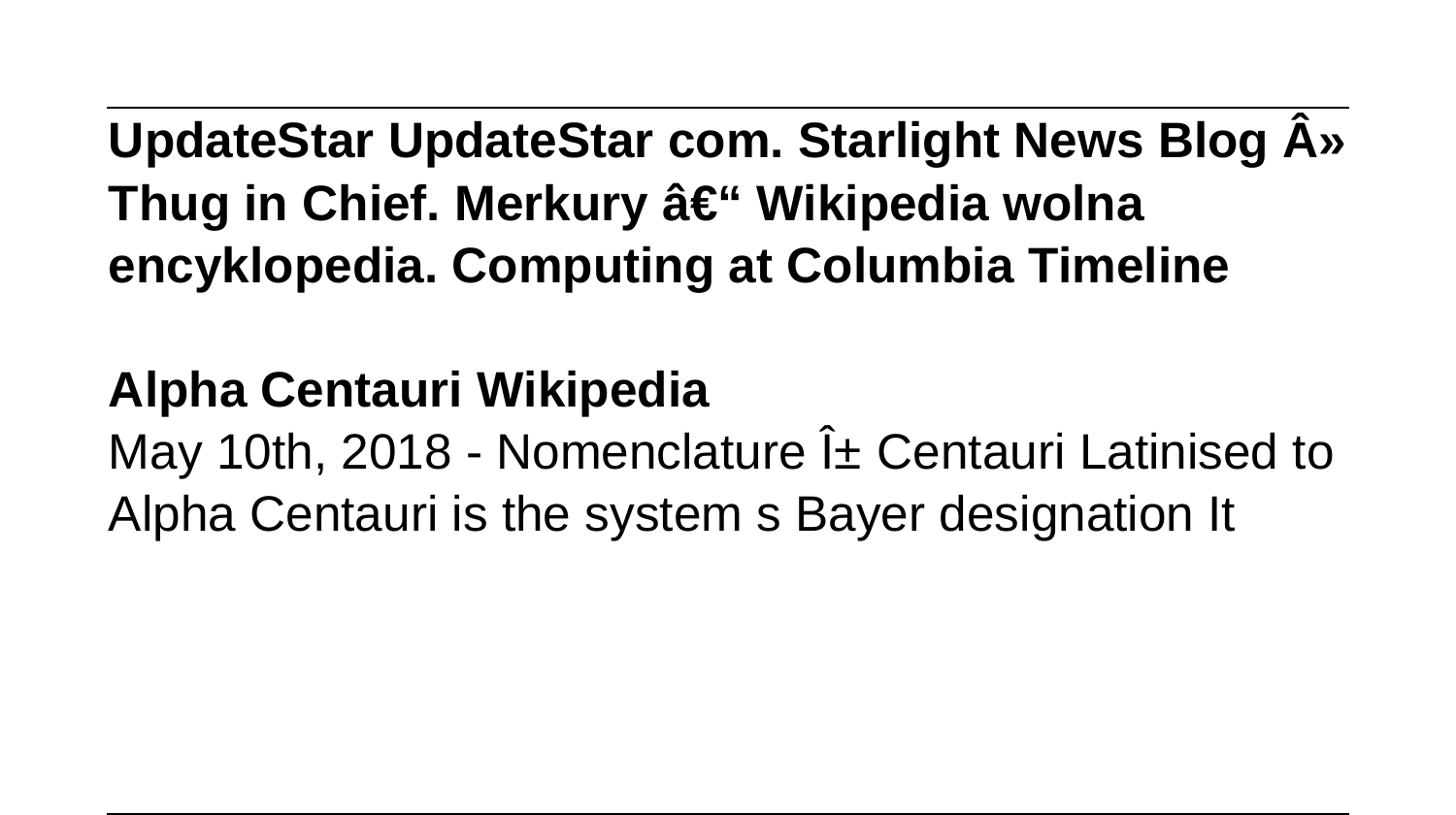bore the traditional name Rigil Kentaurus which is a latinisation of the Arabic name  $\varnothing \pm \varnothing \neg \dot\cup$ . اÙ"Ù,Ù†Ø⋅Ù^رØ<sup>3</sup> ‎ Rijl al Qaná<sup>1</sup>Å«ris meaning Foot of the Centaur' *`Đ•Ñ•Ñ.Ñ€Đ¾Đ»Đ¾ĐªĐ*.чĐμÑ•ĐªĐ Đµ Ñ,аблРцÑ‹ Ñ•Ñ,,еĐ¼ĐµÑ€Đ Đ´Ñ‹  $D^3$   $4D$ ,  $D$   $\tilde{N}$   $\cdot$   $D$   $\cdot$   $D$   $\cdot$   $D$   $D$   $D$   $D$   $\tilde{N}$ ,  $D$   $\cdot$   $\tilde{N}$   $\cdot$   $D$   $\cdot$   $\tilde{N}$   $\cdot$   $D$   $\cdot$   $\tilde{N}$   $\cdot$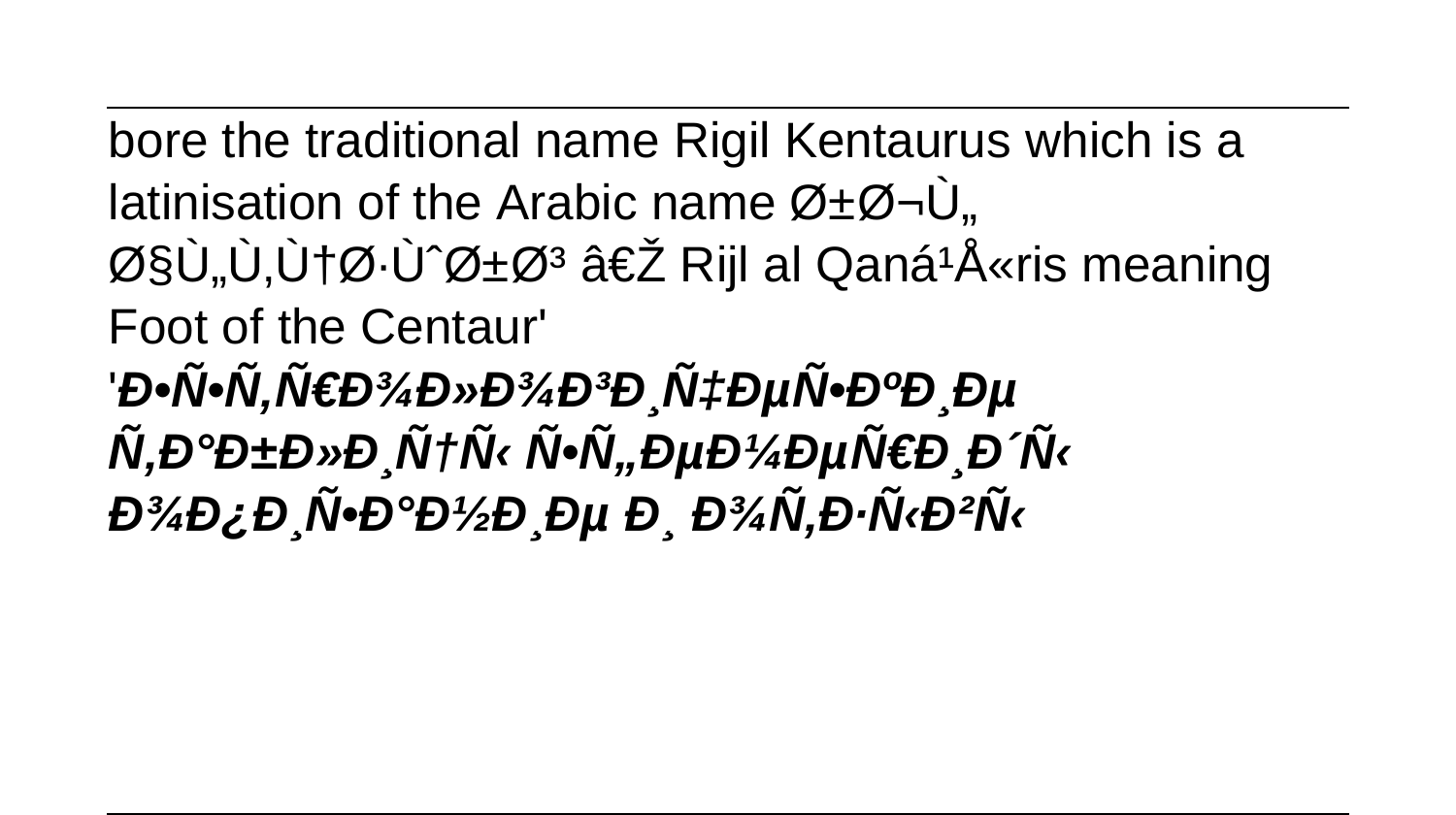may 10th, 2018 - Đ<sub>i</sub>еĐ<sup>3</sup>Đ¾Đ Đ¼N · N,Đ °Đ±Đ »Đ NTN « ѕфеĐ¼ĐµÑ€Đ Đ´ Đ¿ÑfблРĐºÑfÑŽÑ,ѕѕ Đ2 важнейшиÑ аÑ•Ñ.Ñ€Đ¾Đ»Đ¾ĐĐ Ñ‡ĐµÑ•ĐºĐ Ñ Ñ•Đ±Đ¾Ñ€Đ½Đ ĐºĐ°Ñ  $\hat{A}$ «Đ•Ñ•Ñ.Ñ€Đ¾Đ½Đ¾Đ¼Đ Ñ‡ĐµÑ•ĐºĐ Đ<sup>1</sup> ӨџÐ¶ÐџÐ<sup>з</sup>оÐ Đ½Ð ĐºÂ» Ð Ð Đ Đ°Ñ'Ñ.ѕѕ Ð Đ•Đ•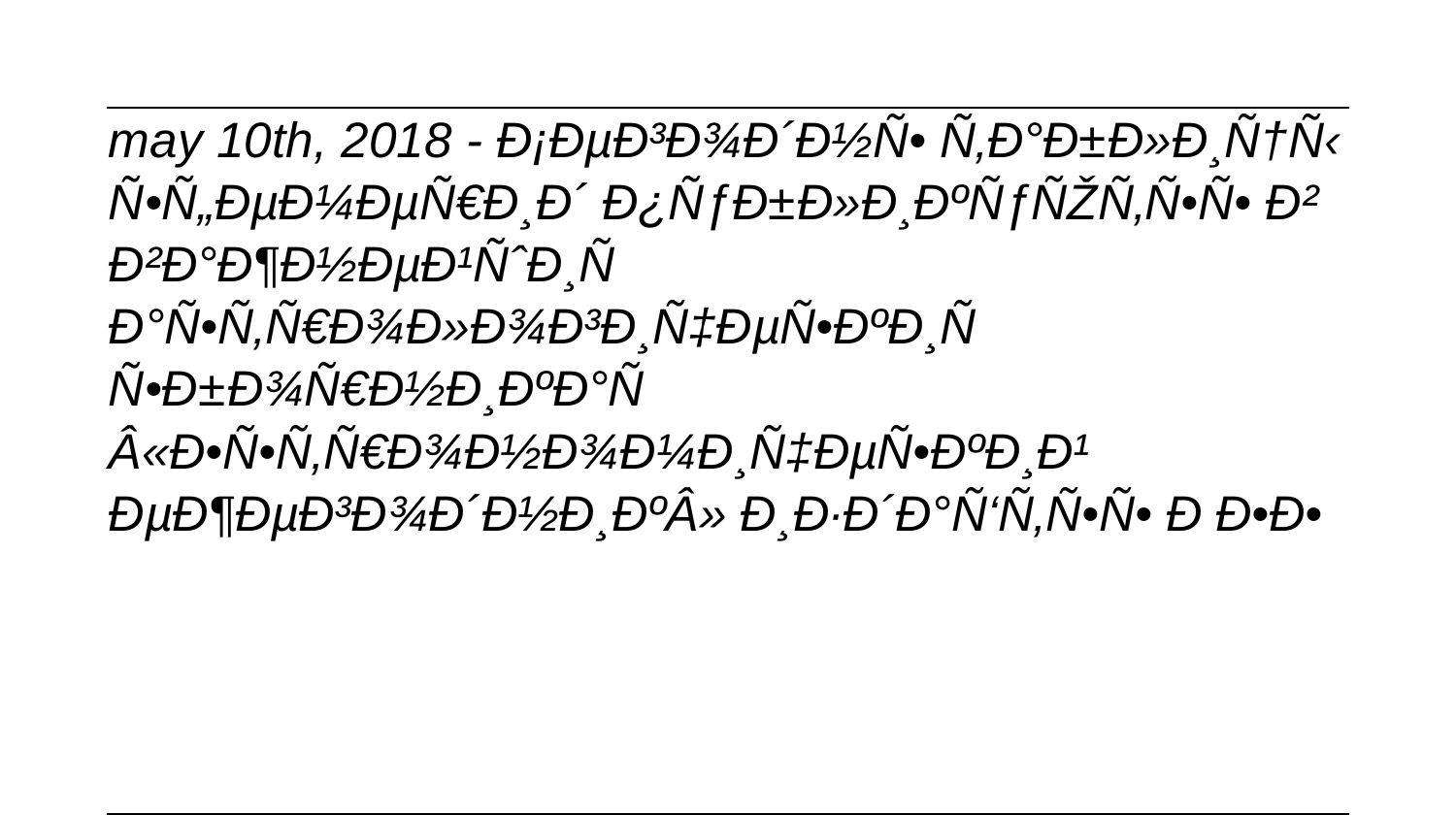$\overline{N}$ • 1921 Đ<sup>3</sup>Đ<sup>3</sup>/Ра nautical almanac american ephemeris berliner astronomisches connaissance des temps'

### **ASTRO PARTS OUTLET USED TELESCOPES ASTRONOMY MALL**

MAY 11TH, 2018 - ASTRO PARTS OUTLET USED TELESCOPES BUY SELL TRADE NEW AMP USED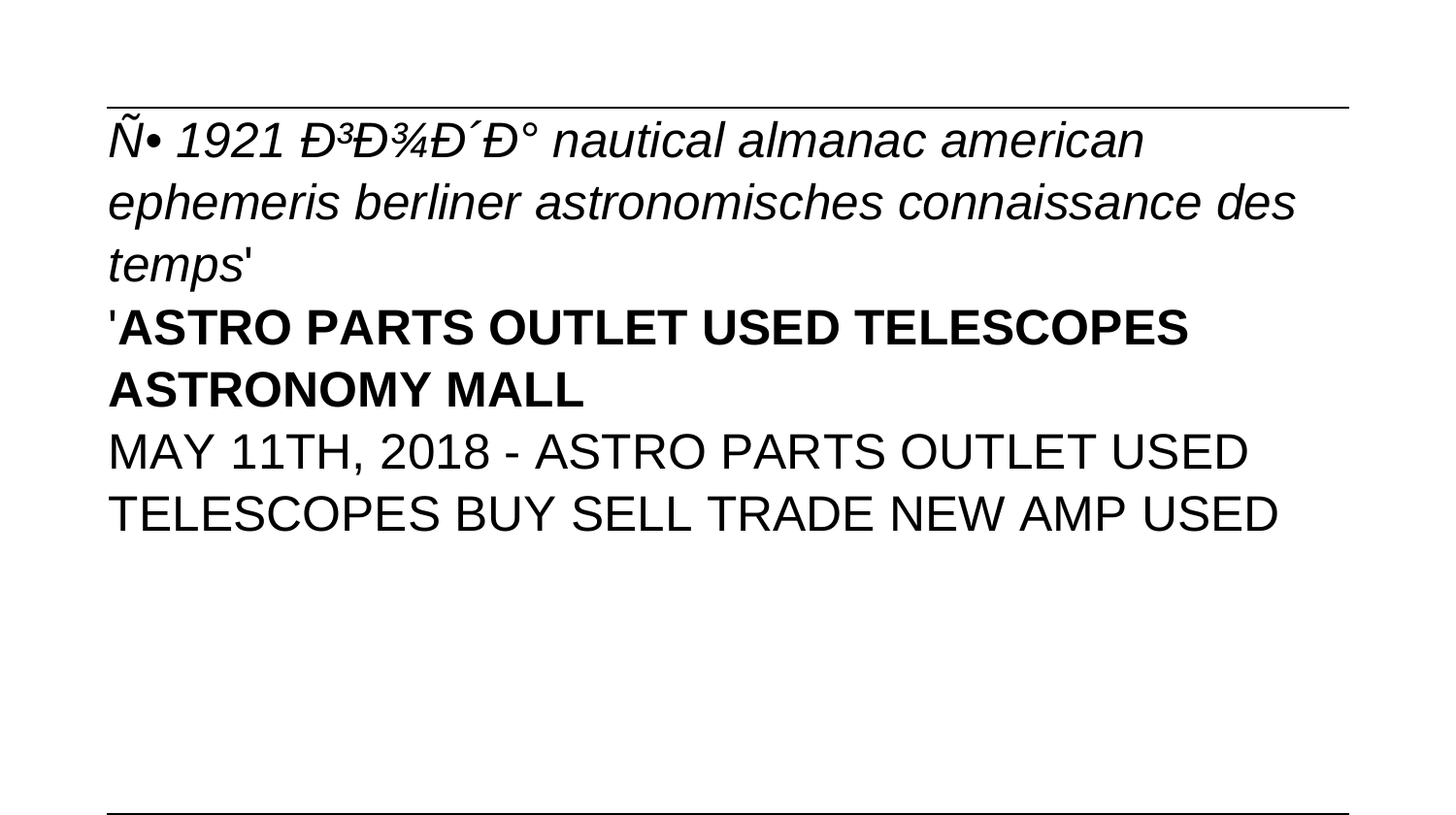### TELESCOPES MOUNTS AND ACCESSORIES CONSIGNMENT SALES REPAIRS ADJUSTMENTS AND CLEANING SERVICES HOURS AVAILABLE BY PHONE 10AM TO 11PM PST SEVEN DAYS A WEEK'

'**p g j delta t pgj pagesperso orange fr**

may 11th, 2018 - si vous appr©ciez pgj et si vous souhaitez voir votre site

préféré continuer d évoluer et de se développer n hésitez pas à m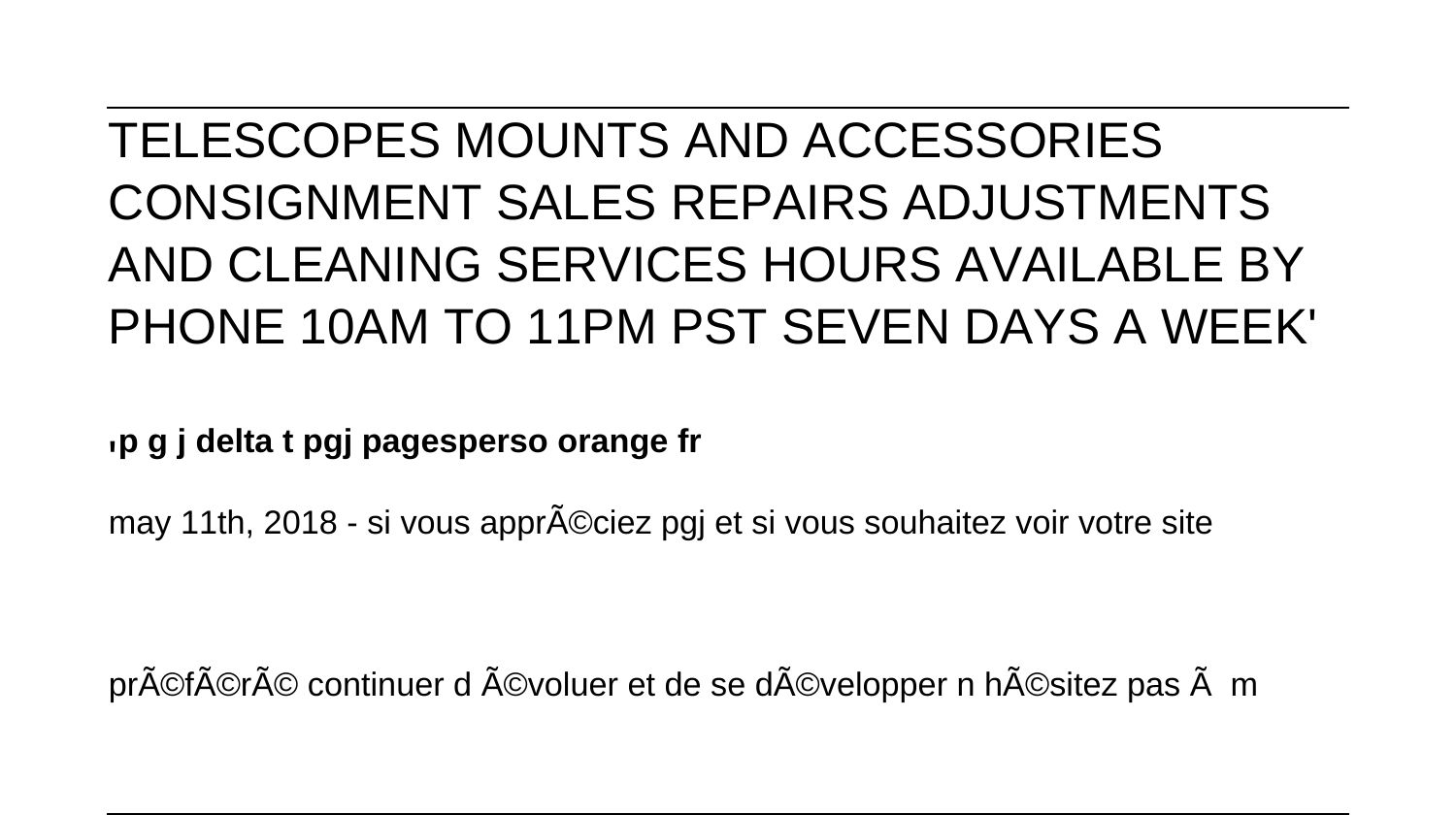apporter votre soutien sous forme de donation'

'**Libro Wikipedia la enciclopedia libre May 9th, 2018 - Desde los orÃgenes la humanidad** ha tenido que hacer frente a una cuesti**Ã**<sup>3</sup>n **fundamental la forma de preservar y transmitir su cultura es decir sus creencias y conocimientos tanto en el espacio como en el tiempo**'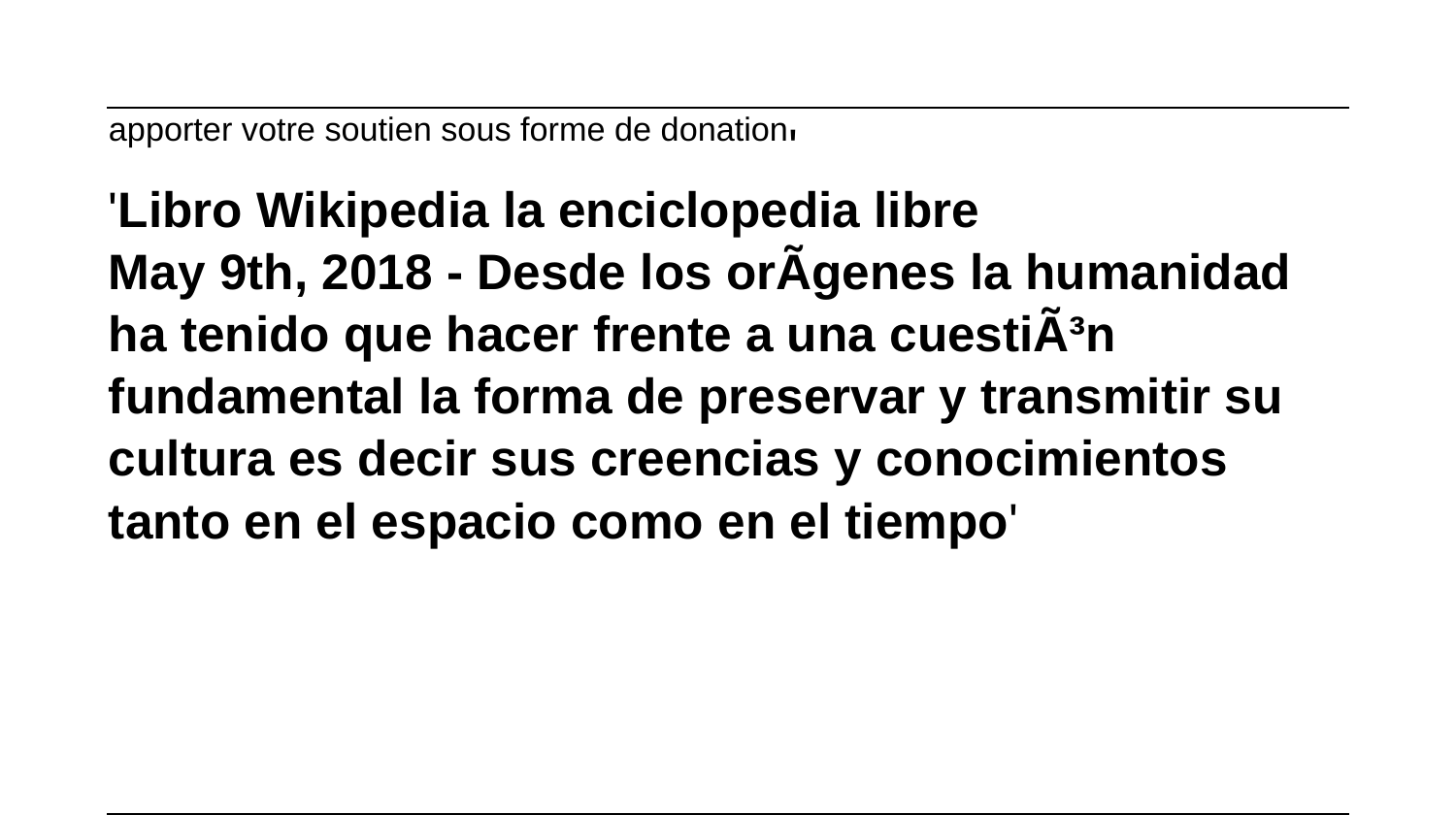### '**the american ephemeris for the 21st century 2000 2050 at**

may 11th, 2018 - the american ephemeris for the 21st century 2000 2050 at midnight neil f michelsen rique pottenger on amazon com free shipping on qualifying offers since the 1976 publication of his first version of the american ephemeris 1931 1980 neil f michelsen s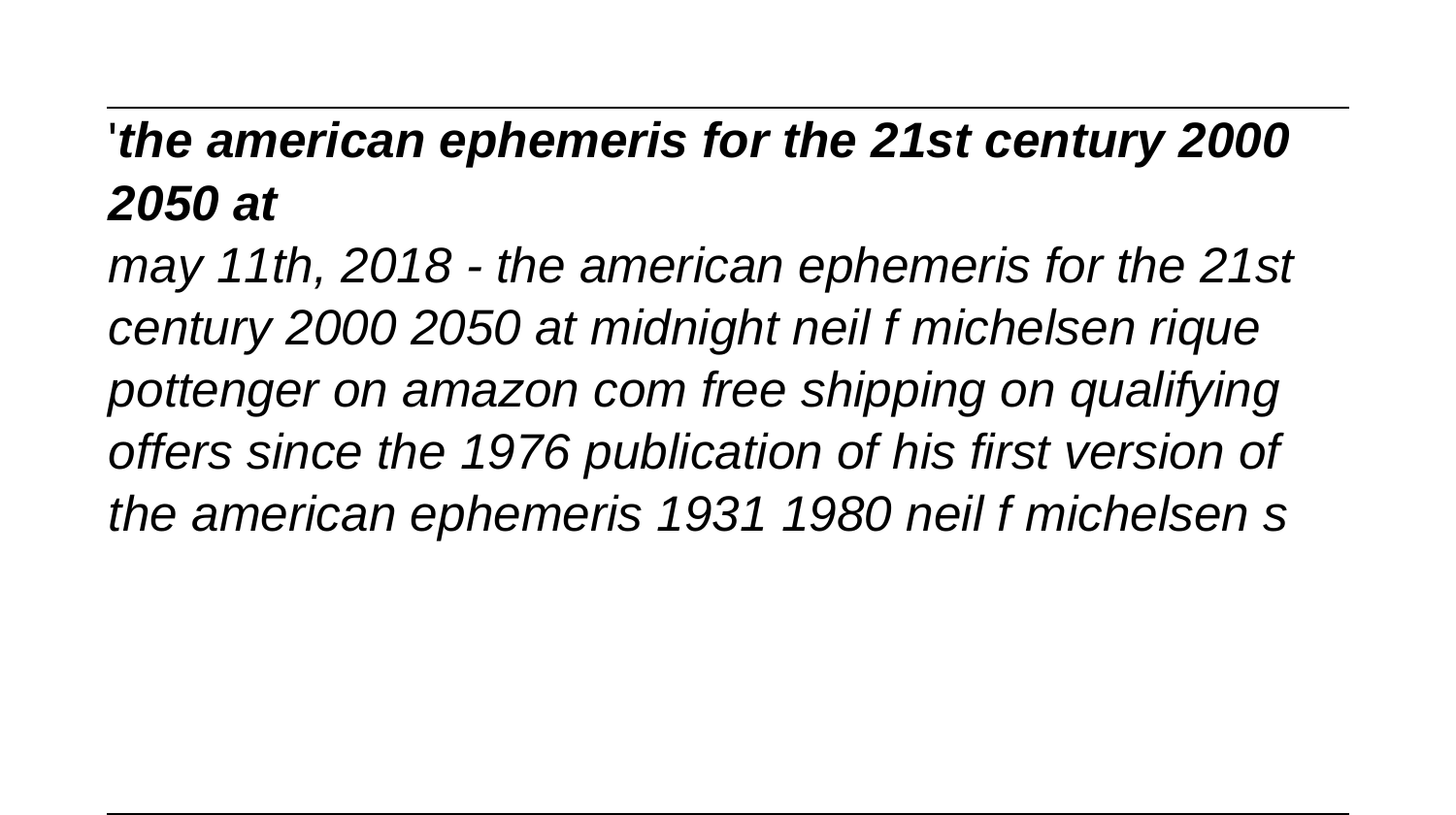ground breaking series of ephemerides have consistently set standards for accuracy'

'**The American Ephemeris for the 21st Century 2000 to 2050**

October 18th, 2013 - The American Ephemeris for the 21st Century 2000 to 2050 at Noon Neil F Michelsen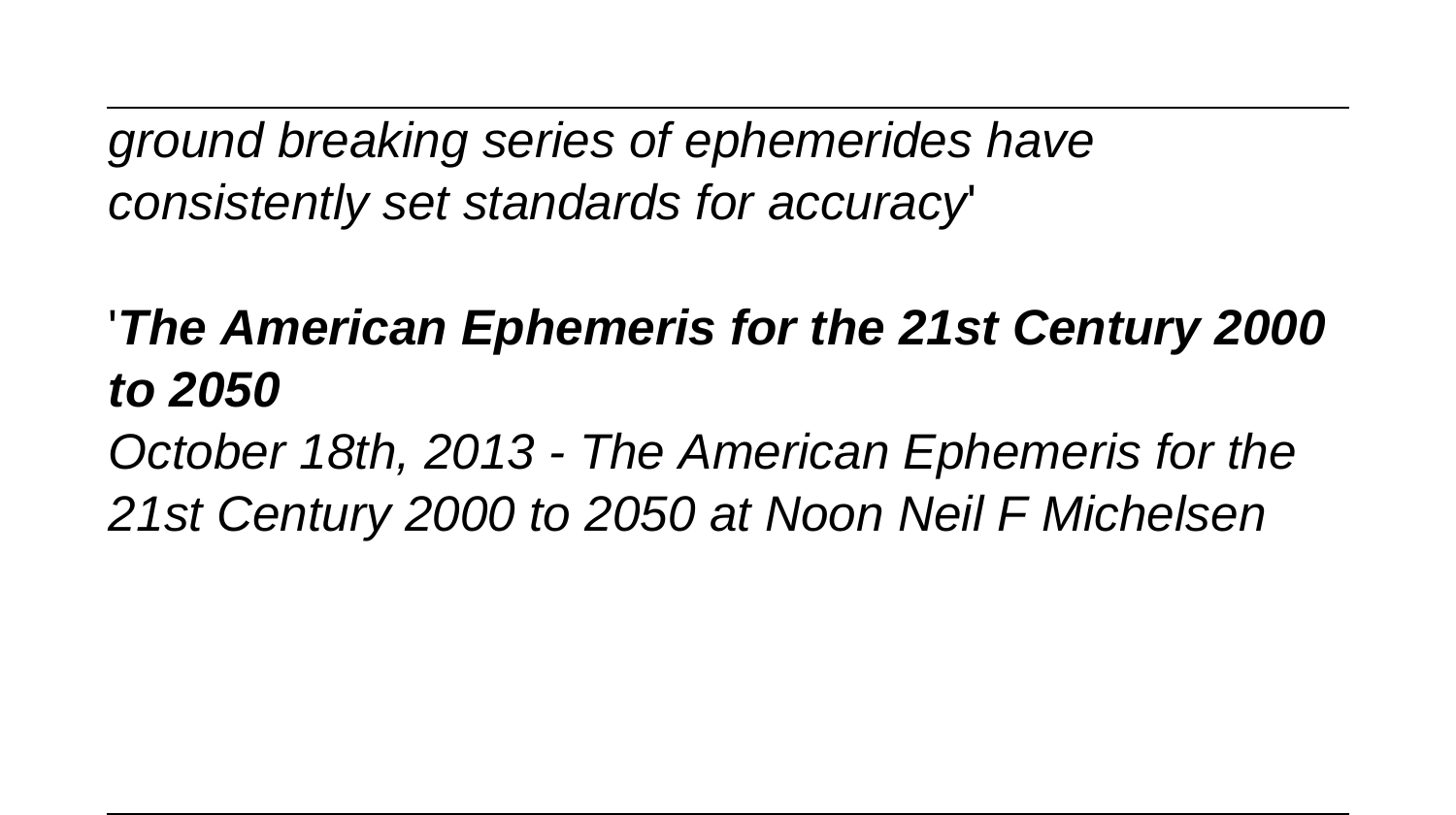Rique Pottenger on Amazon com FREE shipping on qualifying offers Whether you are planning to attend astrology classes or complete your certification the American Ephemeris is an absolute necessity for hand calculating charts or tracking transits' '**Triton moon Wikipedia** May 9th, 2018 - Triton is the largest natural satellite of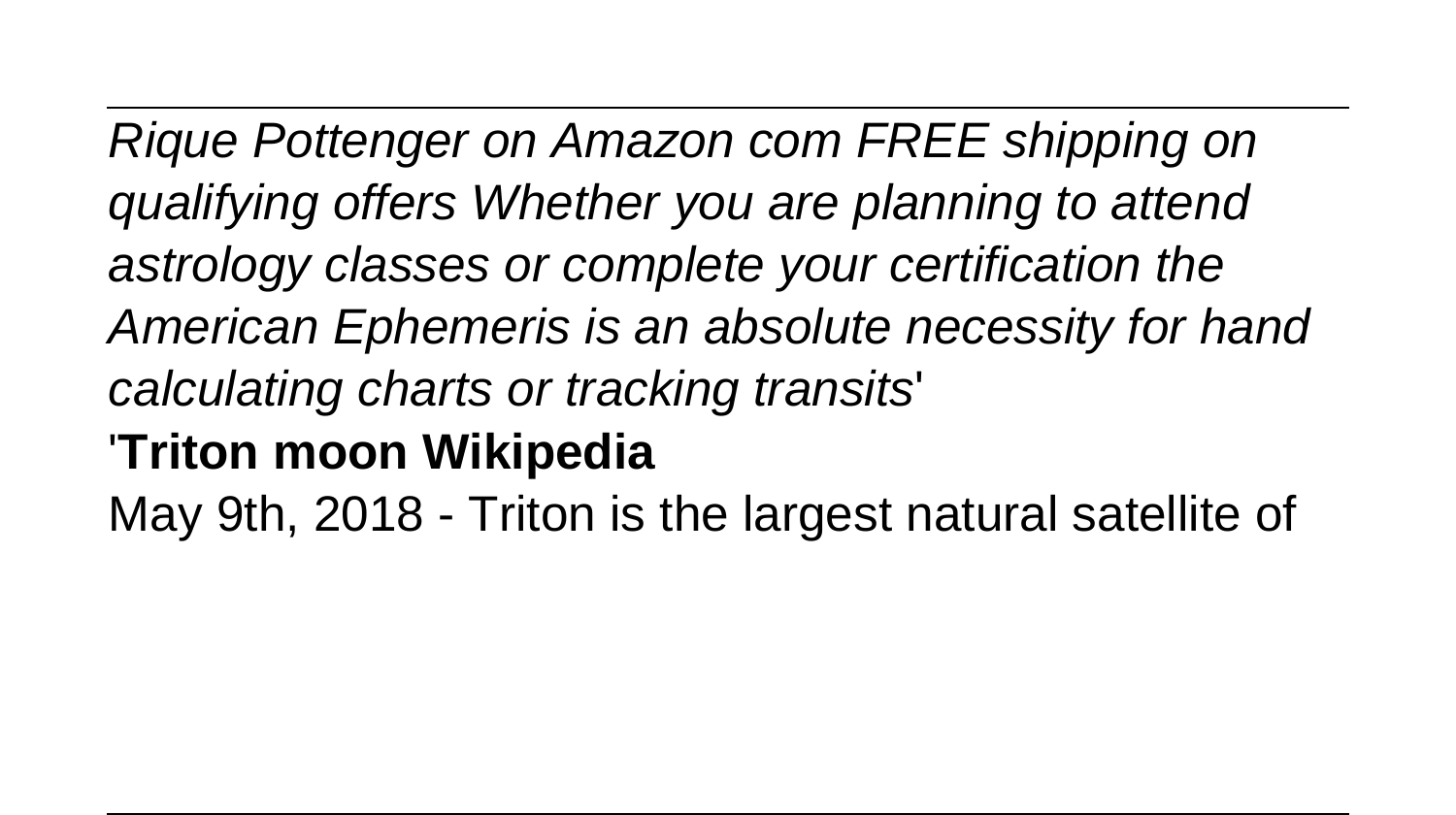the planet Neptune and the first Neptunian moon to be discovered It was discovered on October 10 1846 by English astronomer William Lassell'

### '**Efemeriden Wikipedia**

May 6th, 2018 - Efemeriden zijn tabellen die de posities aangeven van een hemellichaam dat zich langs de hemel beweegt voor een reeks van toekomstige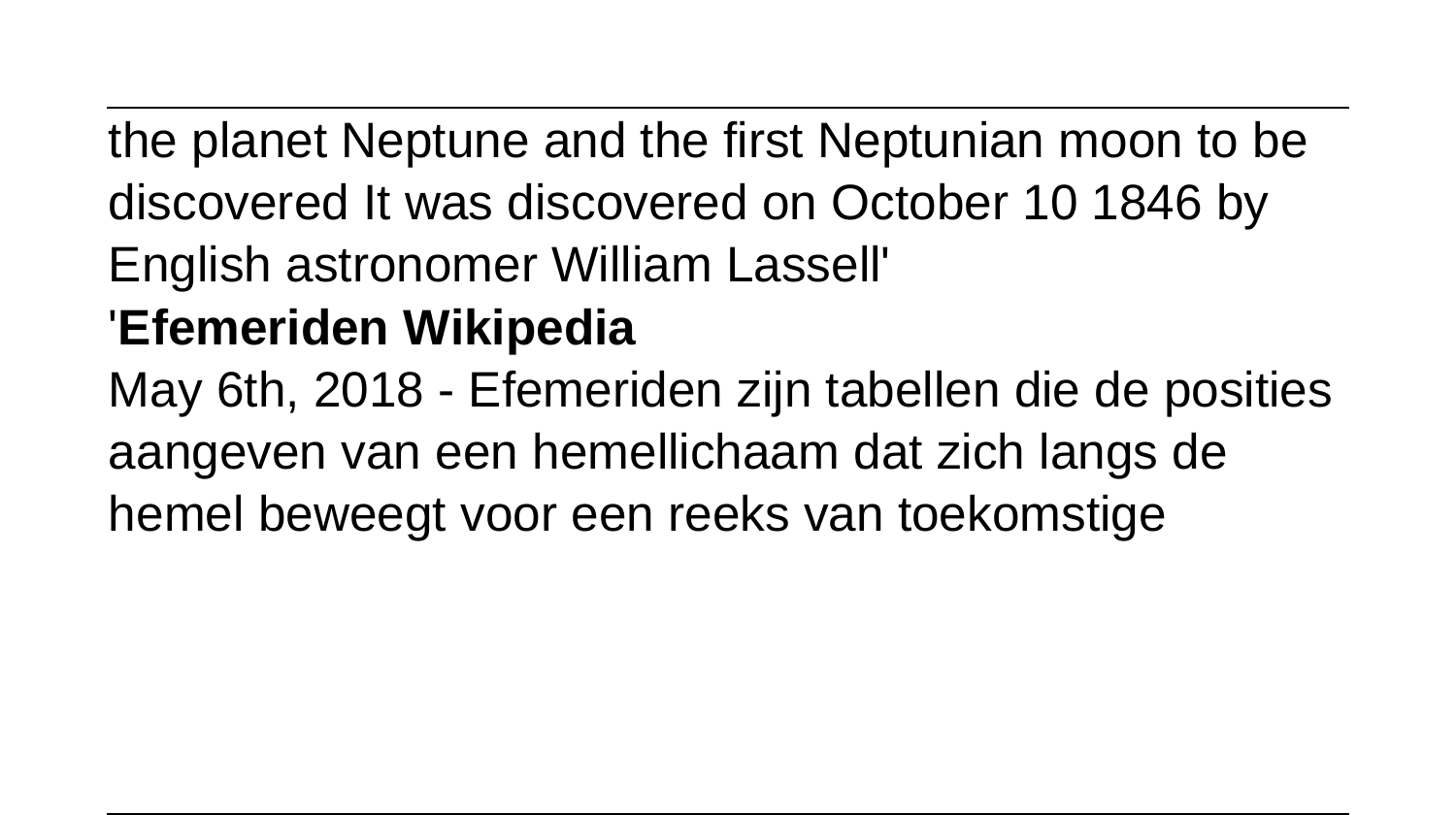tijdstippen De posities worden per jaar vooruit berekend en bijvoorbeeld voor de zon de planeten en de maan opgegeven in de verschillende sterrenkundige almanakken'

#### '**AlmSun Astronomiczny Kalendarz**

May 8th, 2018 - AlmSun Astronomiczny Kalendarz Astronomiczny Kalendarz to

edukacyjny program astronomiczno geograficzny kt $\tilde{A}^3$ ry opr $\tilde{A}^3$ cz obliczania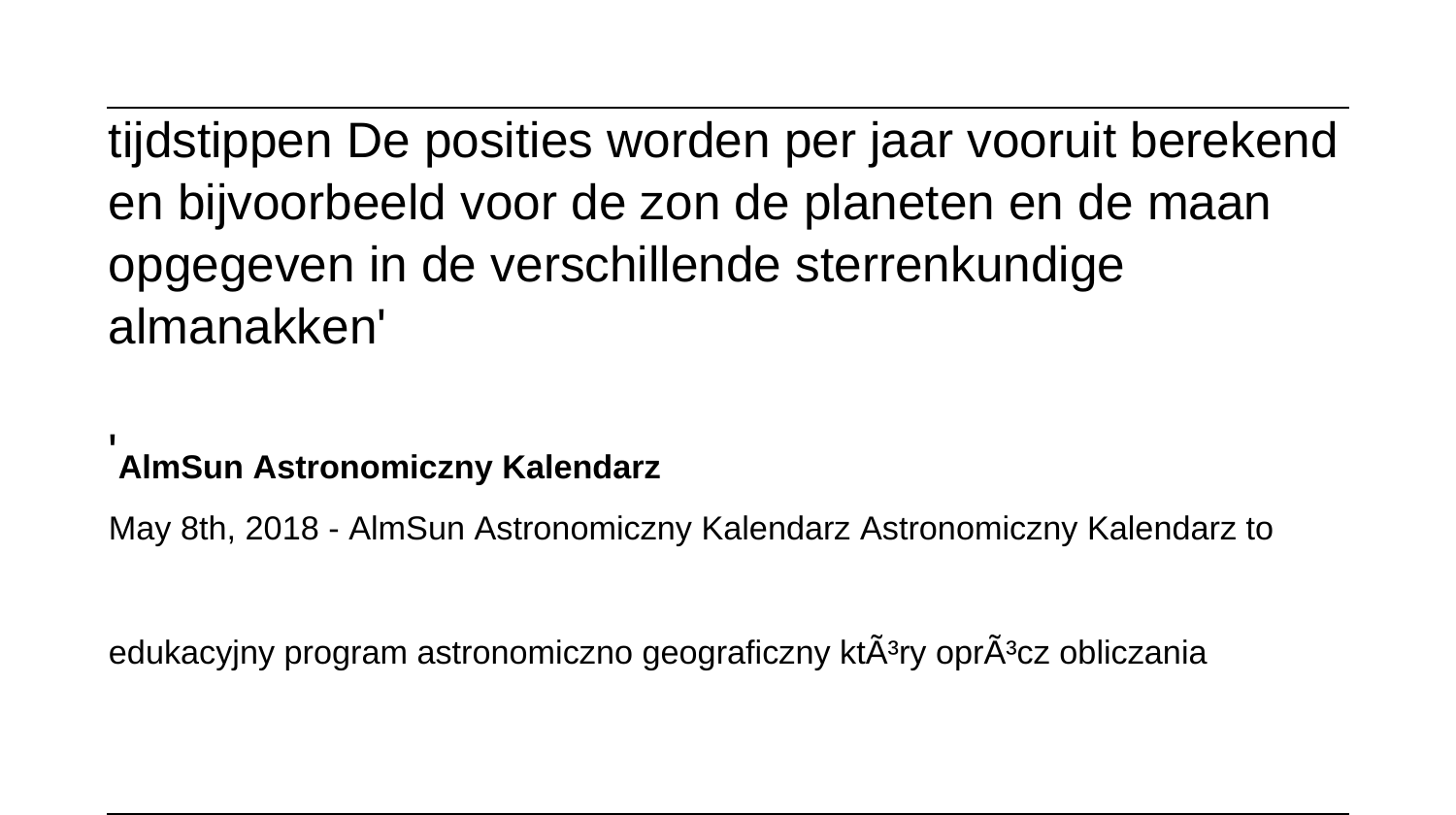podstawowych zjawisk astronomicznych dotyczÄ cych SÅ.oÅ.ca Księżvca Planet Gwiazd w przystępny sposÄ<sup>3</sup>b przybliża nam wiedzÄ™ z dziedziny astronomii i czÄ™Å<sup>></sup>ciowo też z geografii

### 'WENUS – WIKIPEDIA WOLNA ENCYKLOPEDIA MAY 9TH, 2018 - WENUS – DRUGA POD WZGLęDEM ODLEGÅ,OÅ<sup>,</sup>CI OD SÅ,OÅ, CA PLANETA UKÅ, ADU SÅ, ONECZNEGO JEST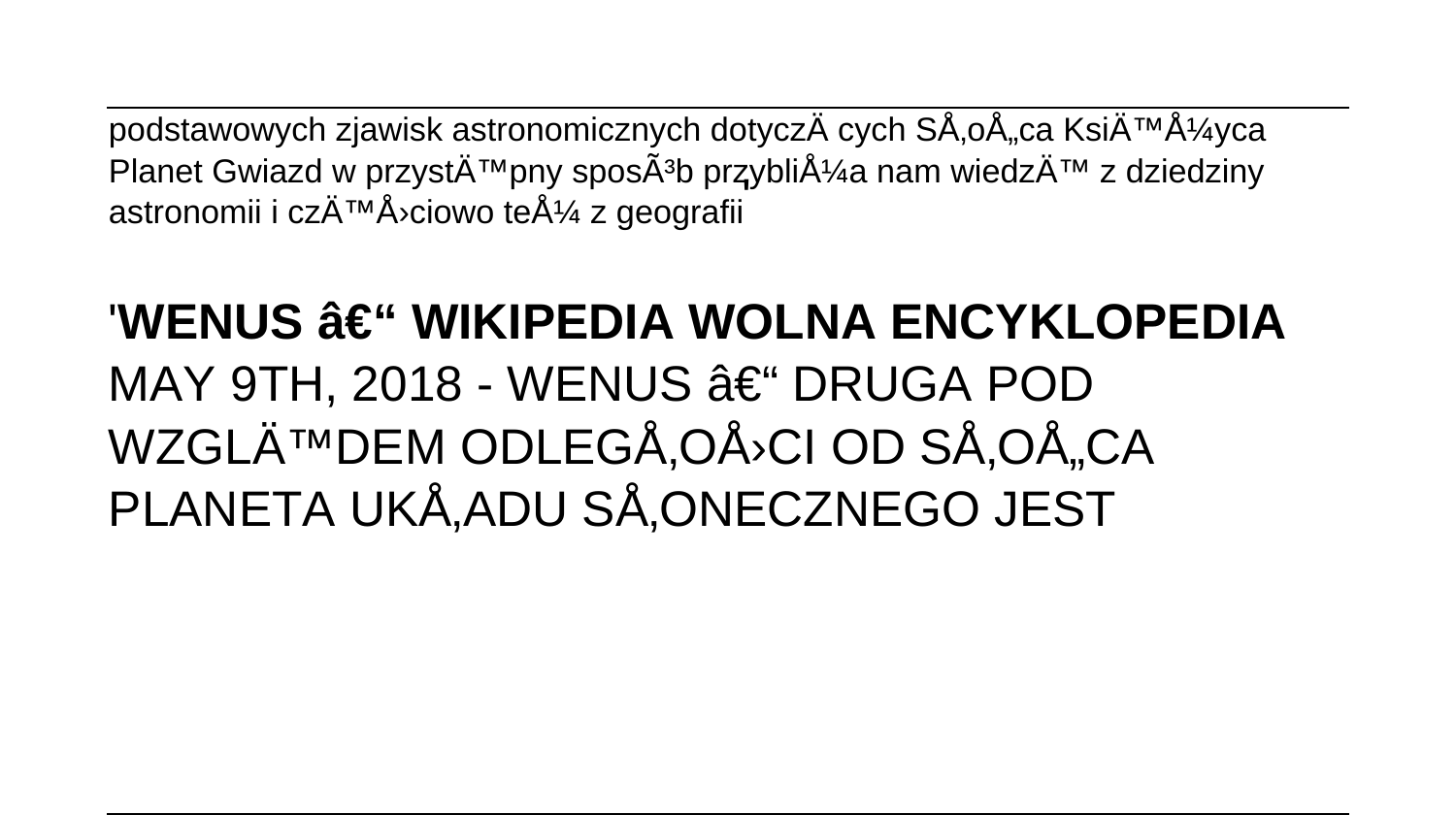TRZECIM POD WZGLęDEM JASNOÅ<sup>}</sup>CI CIAÅ, EM NIEBIESKIM WIDOCZNYM NA NIEBIE PO SÅ.OÅ. CU I **KSIÄTMÅ1/YCLI'** 

**'DOWNI OAD UPDATESTAR UPDATESTAR COM** MAY 8TH, 2018 - DOWNLOAD THE FREE TRIAL **VERSION BELOW TO GET STARTED DOUBLE** CLICK THE DOWNLOADED FILE TO INSTALL THE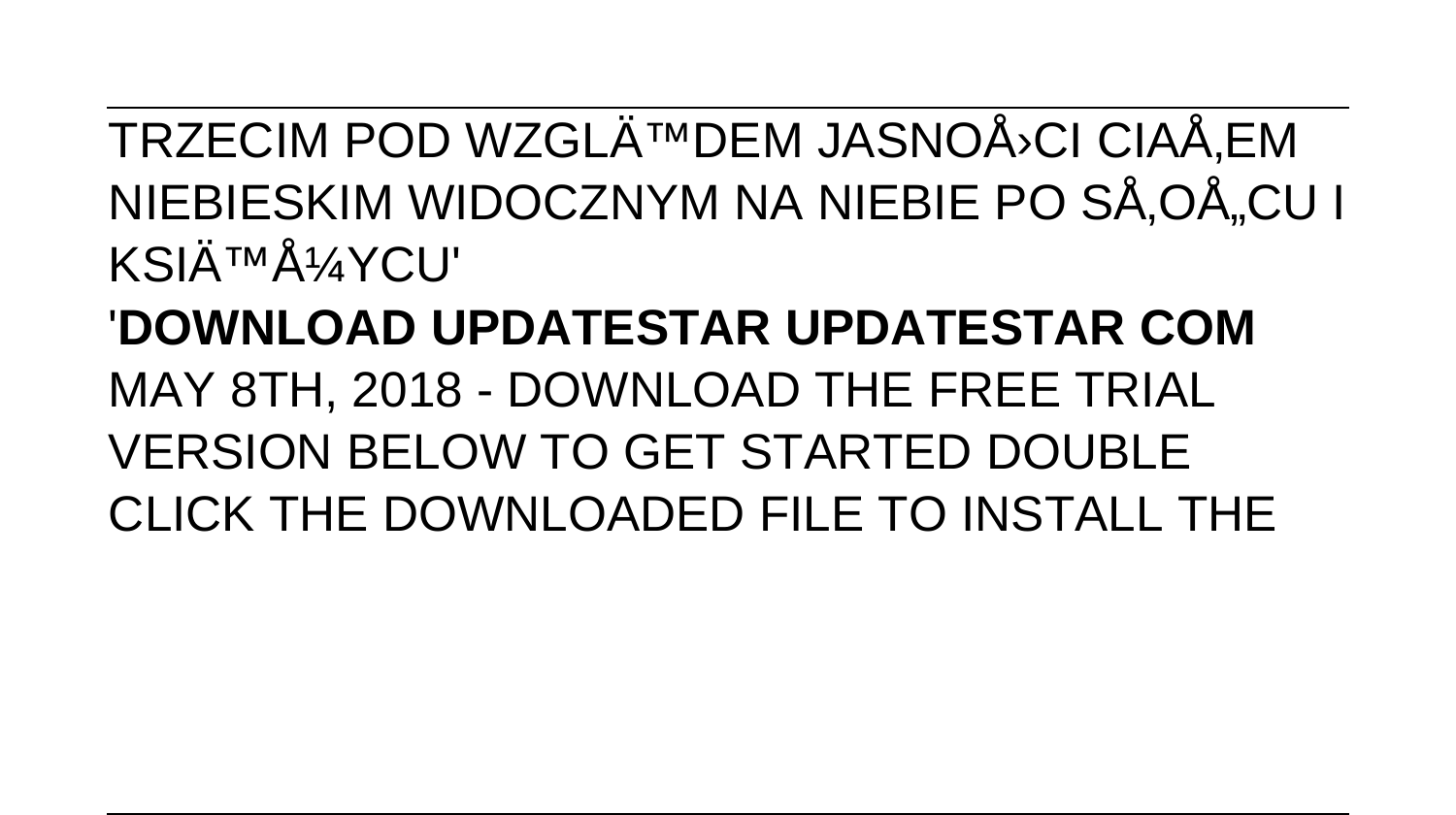### SOFTWARE'

## **'Starlight News Blog A<sup>®</sup> Thug in Chief**

May 10th, 2018 - alex even so Warren's planetary placements alone without house info provides much for the imagination And Gore with Warren is a feast for the creative mind'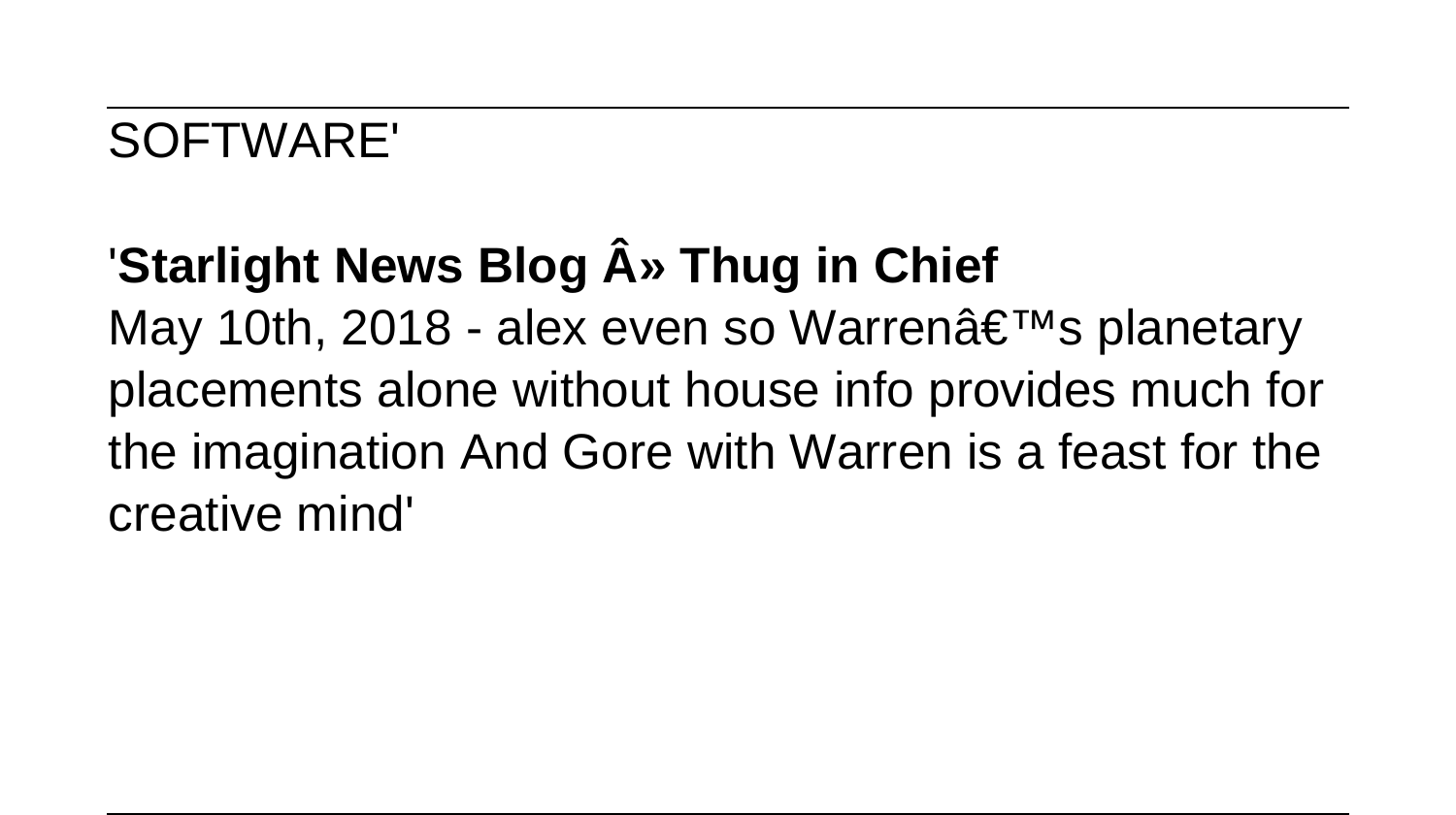### '*Merkury â€* " Wikipedia wolna encyklopedia

May 10th, 2018 - Merkury jest jednÄ z czterech planet skalistych UkÅ adu SÅ onecznego Pod wzglÄ<sup>TM</sup>dem wielkoÅ<sup>,</sup>ci jest to najmniejsza planeta UkÅ, adu – jego średnica wynosi 4879 km'

'**Computing at Columbia Timeline**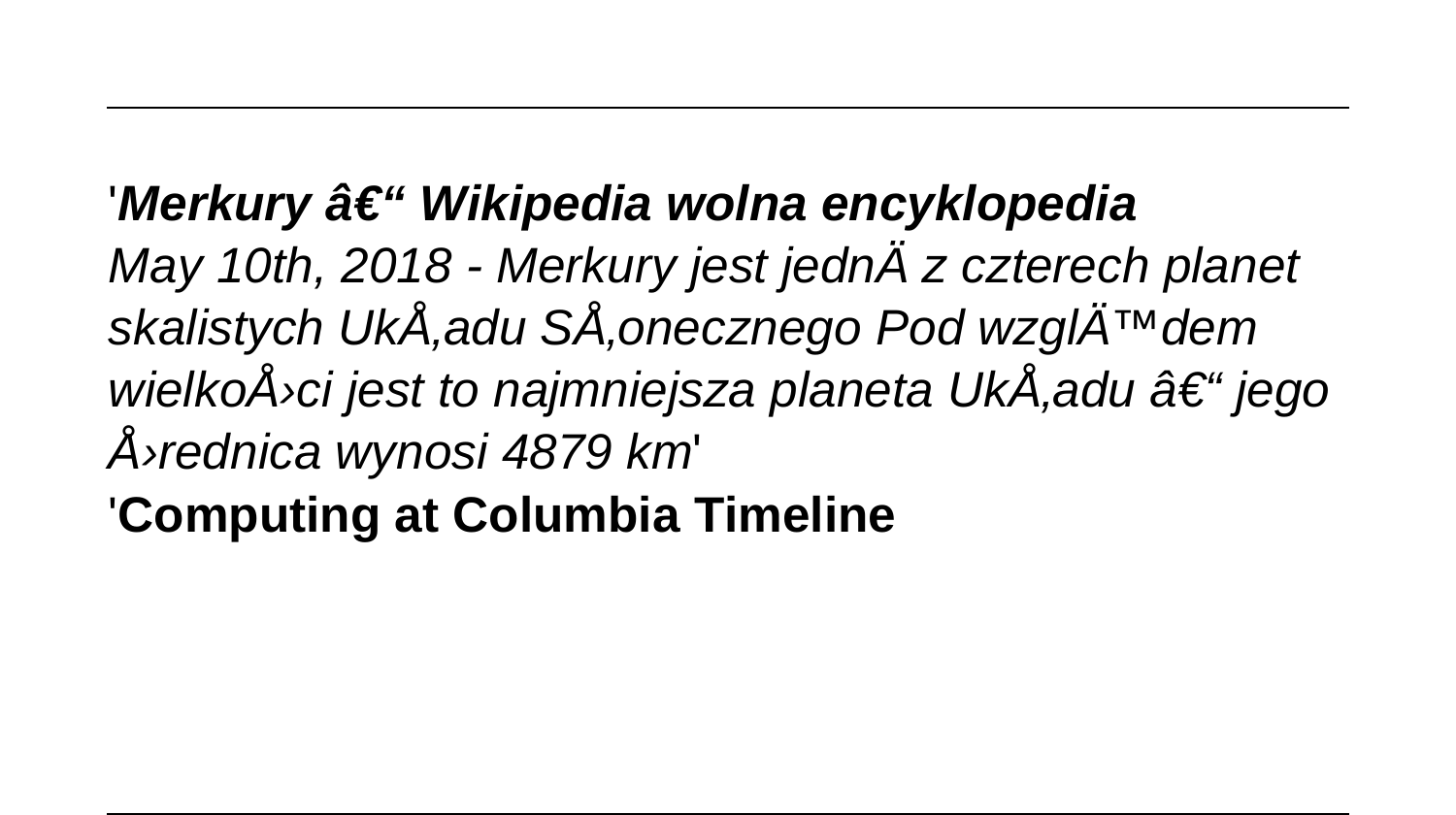May 9th, 2018 - This document gives a chronology of computing at Columbia University as best I can piece it together written mainly in Jan Feb 2001 updated periodically since then time of last update listed above'

'